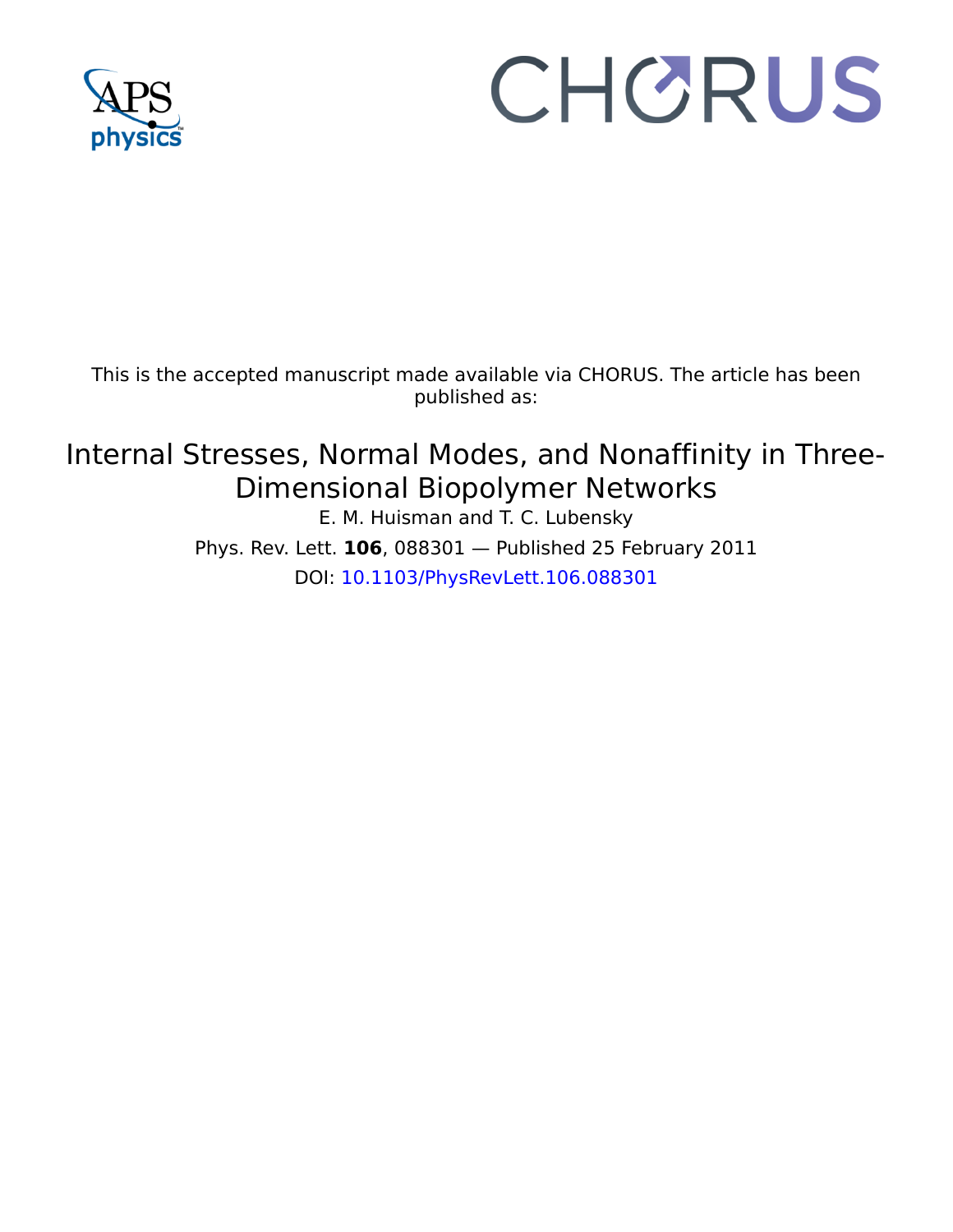## Internal stresses, normal modes and non-affinity in three-dimensional biopolymer networks

E.M. Huisman<sup>1</sup>, T.C. Lubensky<sup>2</sup>

<sup>1</sup>Universiteit Leiden, Instituut-Lorentz, Postbus 9506, NL-2300 RA Leiden, The Netherlands <sup>2</sup>Department of Physics and Astronomy, University of Pennsylvania, Philadelphia, PA 19104

We numerically investigate deformations and normal modes of three-dimensional networks of semi-flexible biopolymers as a function of average crosslink coordination number *z* and relative strength of bending and stretching energies. Our networks consist of filaments that in equilibrium are in a state of internal stress, and they exhibit shear rigidity below the Maxwell isostatic point. In contrast to two-dimensional networks, ours exhibit nonaffine bending-dominated response in all rigid states, including those approaching the maximum of  $z = 4$  as long as bending energies are smaller than stretching ones.

PACS numbers: 63.50.-x,87.16.Ka,83.60.Bc

i-flexible bio-polymers (NSFP) [1–4] are<br>
mumber of constraints<br>
mining and controlling the mechanical<br>
dom,  $N_0 = dN - N_c$  (n<br>
yotic cells. Understanding their proper-<br>
modes), where N is the<br>
ne relation between mechanical Networks of semi-flexible bio-polymers (NSFP) [1–4] are important for determining and controlling the mechanical properties of eukaryotic cells. Understanding their properties, in particular the relation between mechanical response and network architecture, has been a major goal of biophysics research. NSFPs consist of long filaments of average length *L* linked two at a time by crosslinks so that each is connected to at most four others [5–8]. The crosslinks we consider, which we will refer to as nodes, allow free rotations of filaments relative to each other. They divide the filaments into a series of segments, of average length *lc*, that give rise to a central force between nodes determined by the force-extension curve of a semi-flexible polymer. In addition, bending forces favor parallel alignment of contiguous segments on the same filament meeting at a common node. The mechanical properties of NSFPs depend on their connectivity, parameterized by the average coordination number *z* of their nodes or by the ratio  $L/l_c$ , on their interaction parameters, and on their architecture.

Networks of semi-flexible polymers have much in common with those that occur in network glasses [9–11]. They are both continuous random networks [12]; they both have nodes with maximum coordination number 4; and they are both stabilized below the central-force rigidity threshold by bending forces, between all bonds in the latter but only between segments in the same filament in the former. Careful mode counting and study of the mode structure of network glasses [9–11] and other random systems such as hard spheres near the jamming transition [13–15] have provided fundamental insight into the physics of these systems. They have also been used in the study of two dimensional NSFPs [16, 17]. In this article, we undertake a similar study of simulated three-dimensional NSFPs [18] as a function of their connectivity and interaction parameters, and we analyze the zero-frequency shear modulus and the mode structure as a function of these parameters.

A system of nodes and links in *d* dimensions has a trivial set of zero-frequency modes of rigid translations and rotations. If the system has additional internal zero-frequency "floppy" modes [10], it is mechanically unstable, though it is often stable with respect to macroscopic stress. As Maxwell [20] first showed, in an unstressed system a global estimate of the number of floppy modes  $N_0$  can be calculated by subtracting the

PACS numbers 65:50-x,87.16 Ka,83.60.Be<br>
PACS number of scontains  $N_c$  from the number of degrees of service of the method of the method of the method of the method of the method of the method of the method of the method o number of constraints  $N_c$  from the number of degrees of freedom,  $N_0 = dN - N_c$  (neglecting the sub-extensive trivial zero modes), where *N* is the number of nodes. In the following we consider the forces as constraints. We define  $N_k$  as the number of nodes on filament  $k$  and  $N_F$  as the number of filaments, and in our simulations we explicitly remove all disconnected clusters and all filaments with  $N_k = 0$  and  $N_k = 1$ . Each node is shared by exactly two filaments, and  $N = \frac{1}{2} \sum N_k$ . In our system, each of the  $N_k - 1$  segments on a filament provides one constraint for a total of  $N_s = \sum_{k>1} (N_k - 1) = 2N - N_F$ compressional constraints. Because segments on a single filament that meet at a common node are not parallel in our system, each of the  $N_k - 2$  nodes on filament *k* not connected to a dangling end contributes a single constraint for a total of  $N_b = \sum_{k>1} (N_k - 2) = 2N - 2N_F$  bending constraints. Thus,  $N_0 = dN - N_s - N_b = 3N_F - (4 - d)N$ . We define the average coordination  $z \equiv 2N_s/N$ . Then  $N_F/N = 2 - (z/2)$ ,  $N_0 = N[2+d-(3/2)z]$ , and the critical coordination number below which floppy modes first appears is  $z_c = (2/3)(2+d)$ . In 2*d*  $z_c = 8/3$ , and in 3*d*,  $z_c = 10/3$ , a value that, as expected, is greater than the value 12/5 in 3*d* network glasses [10]. It is common practice to characterize NSFPs by *L*/*l<sup>c</sup>* rather than by *z*. In our case, dangling ends each contribute an average of  $l_c/2$  to the length of a segment. Thus  $L/l_c$  is equal to the number of nodes per polymer,  $\sum_{k} N_k / N_F = 2N / N_F = (1 - \frac{1}{4}z)^{-1}$ , and  $(L/l_c)_c = 6$  in 3*d*.

We do not represent all monomers explicitly but rather integrate out all degrees of freedom of the polymers between nodes. Since we consider the small-strain behavior of the filaments, we use the linear approximation to the non-linear force-extension curve of semi-flexible polymers. Our Hamiltonian is thus a sum over all segment free energies and over all bending energies of pairs of segments that are connected along a filament, resulting in:

$$
\frac{E}{k_B T} = \sum_{i} \frac{l_p^2}{l_{c,i}^4} (r_i - r_{0,i})^2 + \beta \sum_{i,j} \frac{l_p}{l_{c,i} + l_{c,j}} \Theta_{i,j}^2, \qquad (1)
$$

where  $l_p$  is the persistence length of the filaments,  $l_{c_i}$ ,  $r_i$  and  $r_{0,i}$  are respectively the polymer length, the end-to-end length and the equilibrium end-to-end length of segment *i*, and  $\Theta_{i,j}$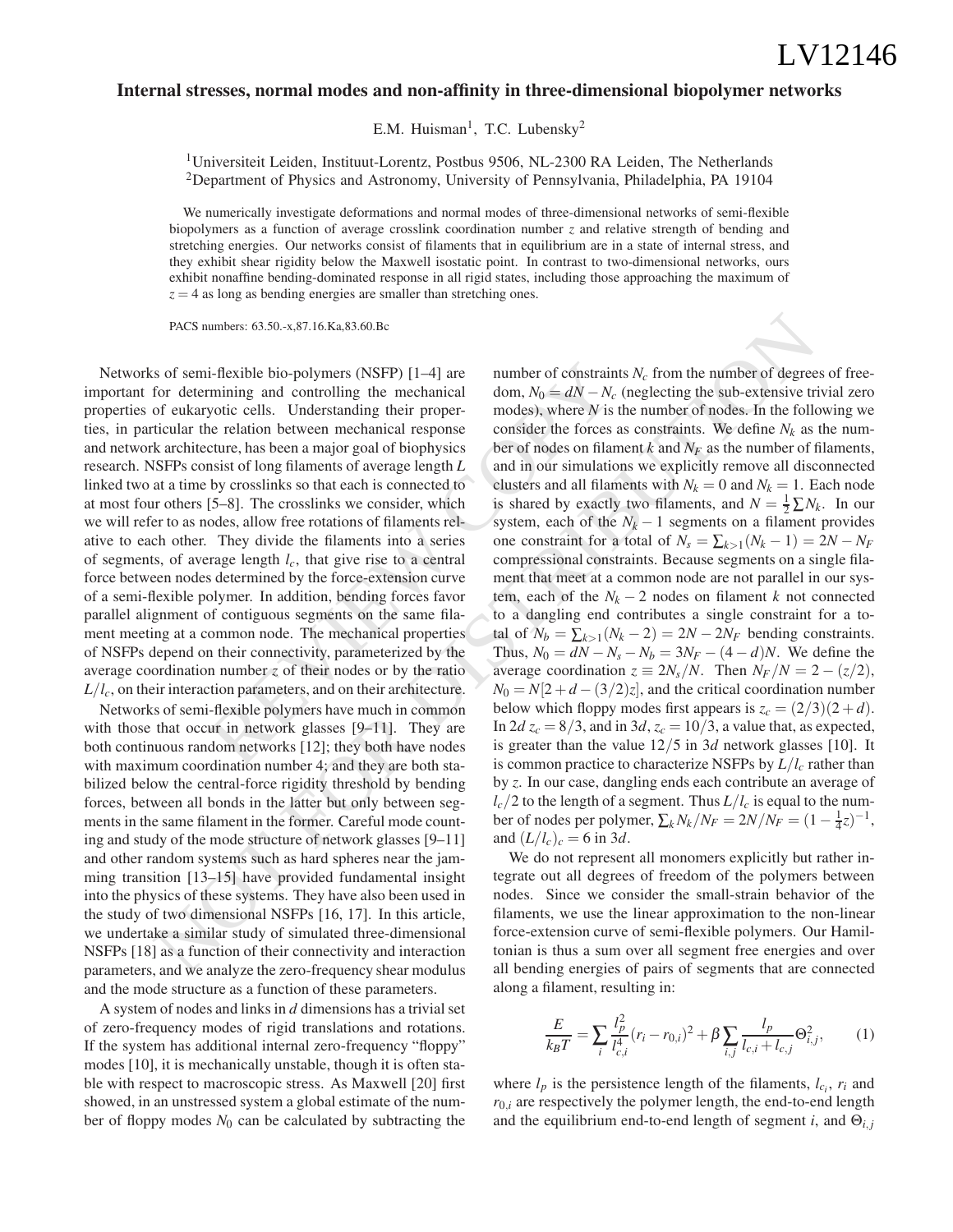is the angle between segment *i* and *j*.

We construct our networks via a Monte Carlo relaxation process. We start with a random, isotropic network that can be considered as a single filament that crosses itself one thousand times [18]. After a large number of Monte Carlo moves that alter the topology of the network, we cut segments of this filament, until we obtain an average filament length *L*. We assign a polymer length  $l_c^s$  to each segment such that the equilibrium end-to-end length of each segment is equal to the actual distance between the nodes they connect. After generation, the network is in equilibrium, but the filaments are slightly bent -  $\Theta_{i,j} \neq 0$  - and, as a result, there are internal stresses in the system. For all networks, during generation we  $\text{keep } l_c = \sum_s l_c^s / N_s$ , *l<sub>p</sub>* and  $\beta$  fixed, such that  $l_p / l_c \approx 16$  and  $\beta = 1.0$ . *l<sub>p</sub>* is a measure for the relative stiffness of bending versus stretching. In order to isolate the effects of bending and stretching without altering the network structure and contour lengths, we vary β. We could, however, vary  $l_p$  at constant  $l_c$ to produce the same effect. Letting  $l_p \rightarrow \beta^{-1} l_p^0$ , where  $l_p^0$  is the value of  $l_p$  at  $\beta = 1$  reproduces Eq. (1) with energy measured in unit of  $\beta^2 k_B T$ . Thus with  $l_p^0/l_c = 16$ ,  $\beta = 10.0$  coincides with  $l_p/l_c = 1.6$  and  $\beta = 0.1$  with  $l_p/l_c = 160$ . In addition we vary *L* - and thus the average number of nodes per filament  $L/l_c$  - by changing the number of segments we cut. Finally we focus on an experimentally relevant parameter space, with networks with on average 4, 5, 6, 8, 12 and 20 nodes per filament or equivalently with coordination number  $z = 3.0, 3.2,$ 3.33, 3.5, 3.66 and 3.8. In real-life networks, typical ratios between  $l_p$  and  $l_c$  coincide with values of β ranging from 0.05 (e.g. cortical actin networks [19]) to 10 (e.g. fibrin networks [5]); here we take values of  $\beta$  ranging from 0.0001 to 10. All data shown are averages over nine network realizations.

We calculate the dynamical matrix from the harmonic expansion of the energy about its force-free equilibrium state and use commercially available routines to find the eigenvalues and eigenmodes of the system, neglecting any damping effects arising in particular from interactions with a surrounding fluid. Fig. 1 graphically represents one localized and one delocalized eigenmode.

To investigate the Maxwell mode counting in our networks, we remove the internal stresses by subtracting the zero strain angle,  $\Theta_{i,i,0}$ , between two segments from the actual angle  $\Theta_{i,j}$ in our Hamiltonian. We then count the number of zero modes by calculating the dimension of the null space of the dynamical matrix, and we verify the relation  $N_0 = N[5 - \frac{3}{2}z]$ . We verify the stretching relation,  $N_s = \sum (N_k - 1)$ , by explicitly counting the number of finite-frequency modes for networks with  $\beta = 0$ , and thus no bending constraints. We also verify that  $N_b = \sum_k (N_k - 2)$  by varying the number of nodes with non-zero bending modulus  $\beta$ . When internal stresses are turned back on, the floppy modes are tightened, and there are only finite-frequency modes for all  $z \geq 3.0$ ) and all  $\beta > 0$ . Also the lengthening of a single segment in the unstressed samples generates stress in a finite fraction of the segments and elevates floppy modes to finite frequency a full 10% below the Maxwell threshold. This is comparable to the rigid



FIG. 1: Graphical representations of two eigenmodes of one our networks, left: ( $\omega = 27$ ,  $P^{-1} = 0.51$ ) and right: ( $\omega = 1.4$ ,  $P^{-1} =$ 0.0029), where  $\omega$  is the eigenfrequency and  $\overline{P}^{-1}$  is the inverse participation ratio (see the discussion of Fig. 3). All filaments in the networks are shown. The thick and dark beams indicate large deformations.

"stressed" state of network glasses, that exists for *z* just below the Maxwell threshold of 2.4 [11].

We calculate the relaxed shear modulus *G* for networks with and without internal stresses and for a range of  $\zeta$  and  $\beta$  by deforming the network by a small shear increment and minimizing the elastic energy after each shear increment. Fig. 2 summarizes our results. For all values of β, *G*(*z*) is a monotonic increasing function of *z*, reaching its lowest but non-zero value at  $z = 3.0$ , the smallest values in our simulations. As shown by the dotted curve in the inset of Fig. 2, in the unstressed networks, *G* is zero to within the accuracy of our simulations for  $z < z_c$  and develops a nonzero value in the vicinity of the Maxwell value of  $z = z_c$ , growing approximately as a power law for  $z > z_c$ , though we cannot rule out a first-order transition. In the stressed state our data is consistent with a second-order rigidity threshold at  $z = z_p \approx 2.7 < 3.0$ , though again, we cannot rule out a first-order transition. For all  $\beta$ , log(*G*/β) grows linearly with log(*z*− *zp*), where the slope is around 2.7 for  $\beta = 10^{-4}$ ,  $10^{-2}$  and  $10^{-1}$  and then decreases with  $\beta$  to a value around 1.1 at  $\beta = 10$ . The fact that the slope depends upon  $\beta$  is not surprising, since for large  $\beta$ , we expect the deformation to be dominated by (affine) stretching of the segments, the number of which linearly increases with *z*, leading to a slope of 1. At small  $\beta$ , response to shear occurs preferentially through bending rather than stretching modes, and *G* is more sensitive to changes in *z* , as reflected in the larger value of the slope. For the smallest values of β, *G* becomes approximately linear in β for all values of *z*, which again demonstrates that bending dominates the deformation, as is the case in glasses [21].

There are many examples of structures in which external stresses can remove floppy modes. Here we show that internal stresses can have a similar effect, reminiscent of tensegrity structures, in which rigidity can be achieved below the Maxwell threshold by stressed cables and compressed struts in carefully designed configurations [22]. In contrast to these configurations, our networks are *random*, and rigidity is a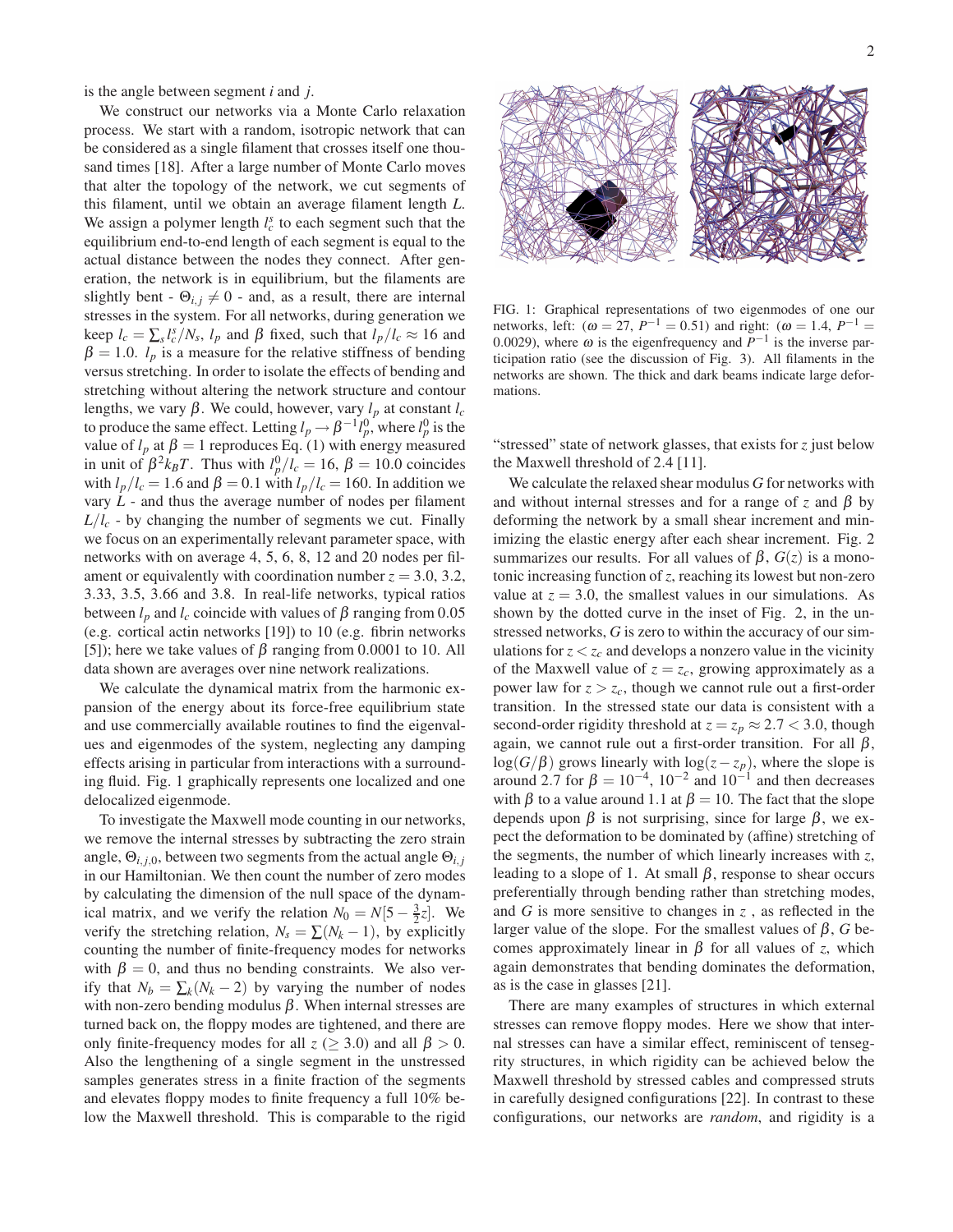

FIG. 2: Double logarithmic plot of  $G/\beta$  in networks with prestress as a function of  $z - z_p$  for different values of  $β$ . Data points are from simulation, most error bars are smaller than the size of the symbols. The slope of the data points ranges from 2.7 upper, overlapping data points for  $β = 0.0001$  and  $β = 0.001$ ), 2.6 ( $β = 0.01$ ), 2.1 ( $β = 0.1$ ), 1.5 (β = 1.0) and 1.1 (β = 10.0, lower points). A value of  $G = 1$ corresponds to an elastic modulus of  $\approx 10$  mPa for an actin network with a concentration f-actin of  $\approx 0.05$  mg/ml. Inset shows  $G/G_{aff}$  as a function of *z*, for  $\beta = 1.0$  (upper curve) and  $\beta = 0.01$  (lower curve). Dotted curve shows data from unstressed network, for  $\beta = 1.0$ .

consequence of competition between stretching and bending rather than between stretching and compression. If the network has a structure in which filaments can support selfstress, a modified Maxwell rule  $N_0 = dN - N_c + S$ , where *S* is the number of states of self-stress [23] or, equivalently, the number of redundant bonds [24], applies to the stressless state. Thus, even though global Maxwell counting would indicate the contrary, biopolymer networks with internal stresses may not have floppy modes and may support shear below the stressless Maxwell rigidity threshold.

Network geometry, co-ordination number, and spatial dimension are all important to the determination of macroscopic elastic response. Two-dimensional lattices with  $z = 4$ , such as the kagome lattice and the  $L/l_c \rightarrow \infty$  limit of the Mikado lattice formed by the randomly depositing rods on a plane, are isostatic with respect to stretch, and they both exhibit affine response with non-zero shear and bulk moduli that are independent of β. The transition from non-affine bending-dominated to nearly affine stretching-dominated response observed in diluted Mikado lattices in Refs. [6, 7, 25] is thus not surprising. Three-dimensional systems with  $z = 4$  are sub-isostatic with respect to stretch, and one might expect that bending forces are required for stabilization against shear. This is indeed the case for the  $z = 4$  diamond lattice, none of whose bond-angles are zero (i.e., all filaments are straight), whose shear modulus vanishes linearly with  $β$  [21]. On the other hand, a recently constructed 3*d* generalization of the kagome lattice consisting of infinitely long straight filaments with crosslink coordination of exactly four provides a counter example to this behavior [26]. Because all its filaments are straight it has a per-

sistent triangular motif, all of its elastic moduli are nonzero when  $\beta = 0$ . As is the case in most biopolymer networks and in the diamond lattice, the filaments in our network are not straight, so we expect behavior closer to that of the diamond lattice than to that of the straight-filament 3*d* lattice with nonaffine bending dominated response and a shear modulus that vanishes with  $\beta$  even in the limit  $z \rightarrow 4$ . Though our simulations do not reach sufficiently close to  $z = 4$  to unambiguously determine behavior at  $z = 4$ , they provide strong evidence that this expectation is fulfilled. As the inset in Fig. 2 shows, it is highly improbable that the affine limit,  $G/G_{\text{aff}} = 1$ , is reached for small β. Instead, we find that *G* ∝ β for the smallest values

We now turn to the mode structure of these networks. The density of states  $D(\omega)$  and the inverse participation ratio [15],

of β in Fig. 2, implying that  $G/G<sub>aff</sub>$  vanishes with vanishing

 $\beta$ .

$$
P^{-1}(\omega) = \frac{\sum_{i=1}^{N} |e_{i\omega} \cdot e_{i\omega}|^2}{|\sum_{i=1}^{N} e_{i\omega} \cdot e_{i\omega}|^2},
$$
(2)

which provides a measure of the degree of localization of the eigenmodes, are plotted in Fig. 3. In Eq.  $(2)$ ,  $e_{i_{\omega}}$  is the polarization vector of node *i* in the mode  $\omega$ . The value for  $P^{-1}(\omega)$ will be 1.0 if the mode displaces one node, 0.5 if the mode displaces two nodes, and it will be 1/*N* for the translational zero modes that are linear transformations of the whole network. The data in Fig. 3 are averaged over narrow bins of frequency. The reduced frequency  $\omega$  corresponds to physical frequencies  $\tilde{\omega} \approx 10^6 \omega s^{-1}$  for actin (*l<sub>p</sub>* = 16 $\mu$ *m* and *l<sub>c</sub>* = 1 $\mu$ *m*) and  $\omega \approx 10^5 \omega$  s<sup>-1</sup> for fibrin bundles (*l<sub>p</sub>* = 33 $\mu$ *m* and *l<sub>c</sub>* = 2 $\mu$ *m*, as analyzed in [27]). These frequencies will increase if the viscosity of the surrounding fluid is included.

Fig. 3a shows the density of states,  $D(\omega)$  as a function of log  $\omega$  with logarithmic binning for  $\beta = 0.0001, 0.01$ , and 1.0 at  $z = 3.33$ . For  $\beta = 0.01$  and  $\beta = 0.0001$ , there is a peak in  $D(\omega)$  at  $\omega \approx 2$  that corresponds to stretching modes. Its total area for  $\beta = 0.0001$  is equal to the number of stretching constraints,  $2N - N_F$  or equivalently to the number of non-vanishing modes at  $\beta = 0$ . With increasing *z*, the area under the right peak increases, as we would expect from the increase in the number of stretching constraints (data not shown). There is a second peak at smaller  $\omega$  that moves to the left as  $\beta$  decreases. We verified that the total area under this peak is  $N_b' = N_0 + N_b$ , where  $N_0$  is the number of zero modes of the unstressed network, and  $N_b$  is the number of bending constraints. Where possible, shear deformation will take place via these soft bending modes. As we have seen,  $G \sim \beta$  for small  $\beta$ , which implies that this is indeed the case. Again, we average over narrow bins of frequency with fixed logarithmic width to obtain  $P^{-1}(\log \omega)$ , which is plotted in Fig. 3b for  $\beta = 0.0001$ . Interestingly, both bending and stretching modes can be localized and delocalized.

Figs. 3c and 3d plot  $D(\omega)$  and  $P^{-1}(\omega)$  for different values of *z* and  $\beta = 1.0$ . The broad distribution in  $P^{-1}$  reflects the randomness in our system. Clearly the number of soft, low-frequency modes increases with decreasing *z*, and these